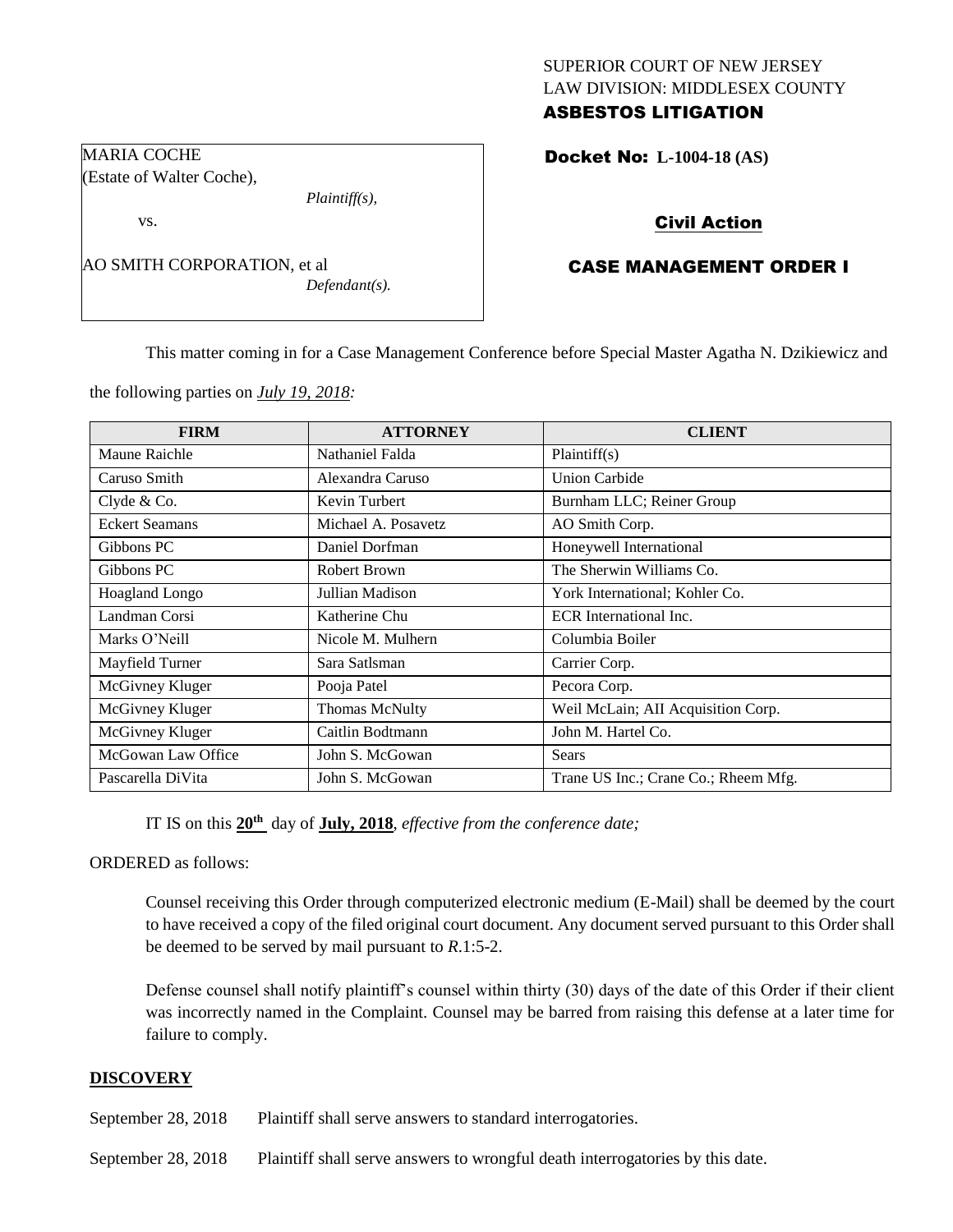| October 15, 2018  | Defendants shall serve answers to standard interrogatories by this date.                                                                                                                                    |
|-------------------|-------------------------------------------------------------------------------------------------------------------------------------------------------------------------------------------------------------|
| November 16, 2018 | Plaintiff shall propound supplemental interrogatories and document requests by this date.                                                                                                                   |
| December 31, 2018 | Defendants shall serve answers to supplemental interrogatories and document requests by this<br>date.                                                                                                       |
| November 16, 2018 | Defendants shall propound supplemental interrogatories and document requests by this date.                                                                                                                  |
| December 31, 2018 | Plaintiff shall serve answers to supplemental interrogatories and document requests by this<br>date.                                                                                                        |
| March 15, 2019    | Fact discovery, including depositions, shall be completed by this date. Plaintiff's counsel shall<br>contact the Special Master within one week of this deadline if all fact discovery is not<br>completed. |
| March 15, 2019    | Depositions of corporate representatives shall be completed by this date.                                                                                                                                   |

### **EARLY SETTLEMENT**

April 26, 2019 Settlement demands shall be served on all counsel and the Special Master by this date.

# **SUMMARY JUDGMENT MOTION PRACTICE**

| April 26, 2019 | Plaintiff's counsel shall advise, in writing, of intent not to oppose motions by this date. |
|----------------|---------------------------------------------------------------------------------------------|
| May 10, 2019   | Summary judgment motions shall be filed no later than this date.                            |
| June 7, 2019   | Last return date for summary judgment motions.                                              |

## **MEDICAL DEFENSE**

| September 28, 2018 | Plaintiff shall serve executed medical authorizations (along with answers to interrogatories)<br>by this date.                                                                                                                                           |
|--------------------|----------------------------------------------------------------------------------------------------------------------------------------------------------------------------------------------------------------------------------------------------------|
| September 28, 2018 | Plaintiff shall serve a diagnostic medical report and any medical records in plaintiff's<br>possession by this date.                                                                                                                                     |
| April 12, 2019     | Plaintiff shall serve medical expert reports by this date.                                                                                                                                                                                               |
| April 12, 2019     | Upon request by defense counsel, plaintiff is to arrange for the transfer of pathology specimens<br>and x-rays, if any, by this date.                                                                                                                    |
| July 15, 2019      | Defendants shall identify its medical experts and serve medical reports, if any, by this date. In<br>addition, defendants shall notify plaintiff's counsel (as well as all counsel of record) of a<br>joinder in an expert medical defense by this date. |

### **LIABILITY EXPERT REPORTS**

April 12, 2019 Plaintiff shall identify its liability experts and serve liability expert reports or a certified expert statement by this date or waive any opportunity to rely on liability expert testimony.

 $\_$  ,  $\_$  ,  $\_$  ,  $\_$  ,  $\_$  ,  $\_$  ,  $\_$  ,  $\_$  ,  $\_$  ,  $\_$  ,  $\_$  ,  $\_$  ,  $\_$  ,  $\_$  ,  $\_$  ,  $\_$  ,  $\_$  ,  $\_$  ,  $\_$  ,  $\_$  ,  $\_$  ,  $\_$  ,  $\_$  ,  $\_$  ,  $\_$  ,  $\_$  ,  $\_$  ,  $\_$  ,  $\_$  ,  $\_$  ,  $\_$  ,  $\_$  ,  $\_$  ,  $\_$  ,  $\_$  ,  $\_$  ,  $\_$  ,